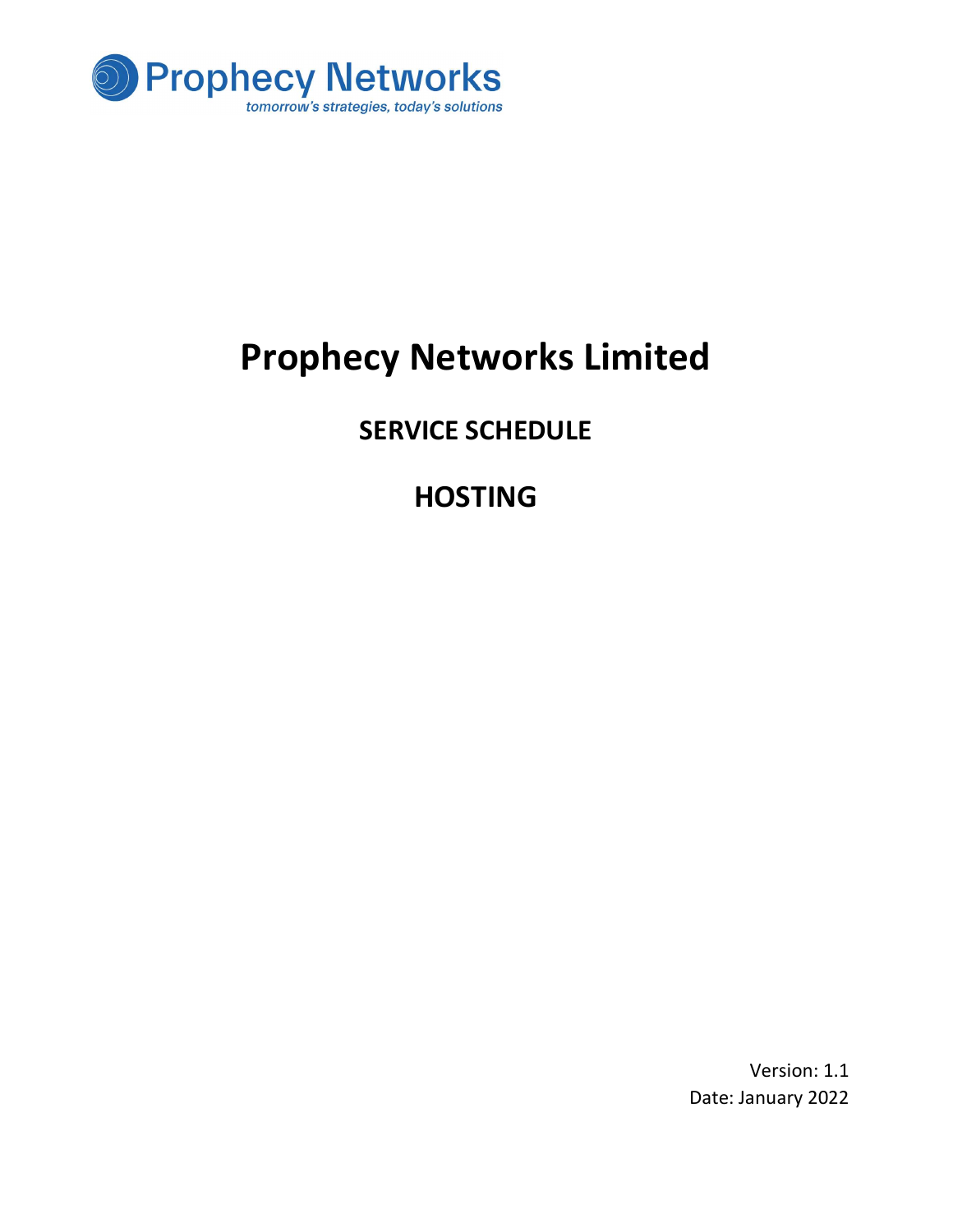

## Table of contents

| З. |  |  |
|----|--|--|

Prophecy Networks Limited **Example 2018** 2019 12:00:00 Manual Accounts 2019 12:00:00 Manual Accounts 2019 12:00:00 Manual Accounts 2019 12:00:00 Manual Accounts 2019 12:00:00 Manual Accounts 2019 12:00:00 Manual Accounts 2

Level 5, 276-278 Lambton Quay PO Box 25-200 Wellington, 6011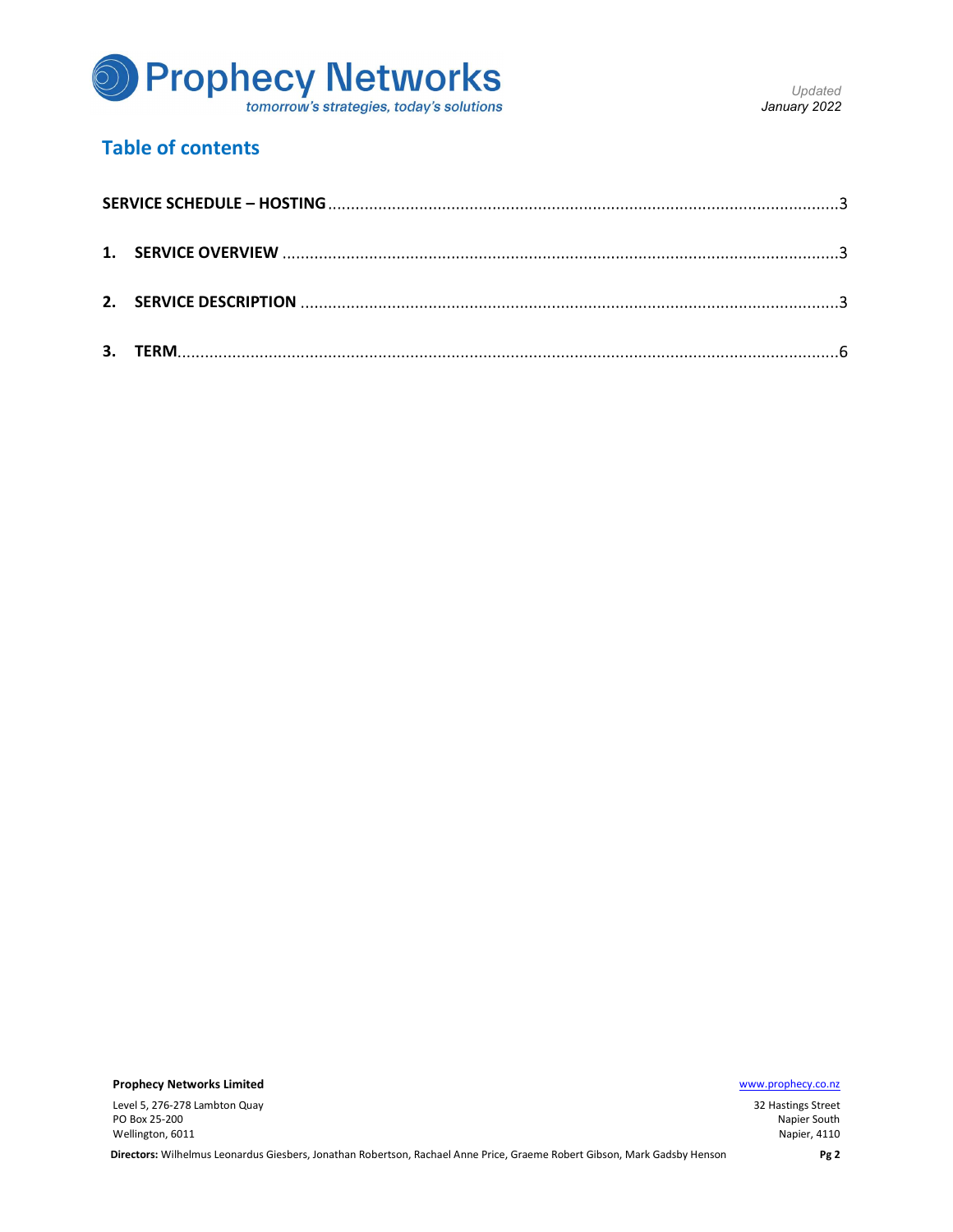

### tomorrow's strategies, today's solutions

### SERVICE SCHEDULE – HOSTING

This Service Schedule forms part of the Agreement between your company and Prophecy Networks Limited and should be read in conjunction with Prophecy Networks' Business Customer Terms and Conditions which can be found at http://prophecy.co.nz/about/terms-conditions.html. In the event of any inconsistency between this Service Schedule and any other clause of the Agreement, this Service Schedule takes precedence.

### 1. SERVICE OVERVIEW

This agreement applies whenever Prophecy Networks Limited provides services of any kind or does anything else for our customers, except where a separate written agreement covers other services that Prophecy Networks Limited may provide.

Within this agreement, reference is made to "we" or "us" or "our" or "Prophecy Networks" for Prophecy Networks Limited providing services for you, "you" for the customer and "service" or "services" to cover all services and or hardware of any kind we provide and anything else we do.

### 2. SERVICE DESCRIPTION

### 2.1 Co-location Hosting

- 2.1.1 The Customer will supply their own server which shall be placed at the Prophecy Networks hosting facility. The Customer shall be responsible for configuring the server to meet its own specific requirements.
- 2.1.2 The Customer remains solely responsible for all aspects of the server. Prophecy Networks shall be responsible for the facility the server is stored in and for the network connection only.
- 2.1.3 The Customer remains solely responsible for the bandwidth and traffic management of the server. The traffic management and reporting tools provided by Prophecy Networks are provided to assist in this process, but do not absolve the Customer of responsibility nor place any such responsibility on Prophecy Networks.
- 2.1.4 Should the Customers server become the target or source of any form of Distributed Denial of Service (D-DOS) attack, Prophecy Networks reserves the right to disconnect the server from the network should it deem that no other solution is possible at that stage.
- 2.1.5 Prophecy Networks will use its best endeavours to protect the server from dust, dirt, water leakages and/or destructive elements including, without limitation, lightning, flooding and/or fire. Prophecy Networks will furthermore use its reasonable endeavours to provide a smooth, uninterrupted electrical power supply to the server. Other than as specifically provided for, Prophecy Networks will not be liable for any loss or damage as a result of any failure on its behalf.

### **Prophecy Networks Limited Water School School School School School School School School School School School School School School School School School School School School School School School School School School School**

Level 5, 276-278 Lambton Quay PO Box 25-200 Wellington, 6011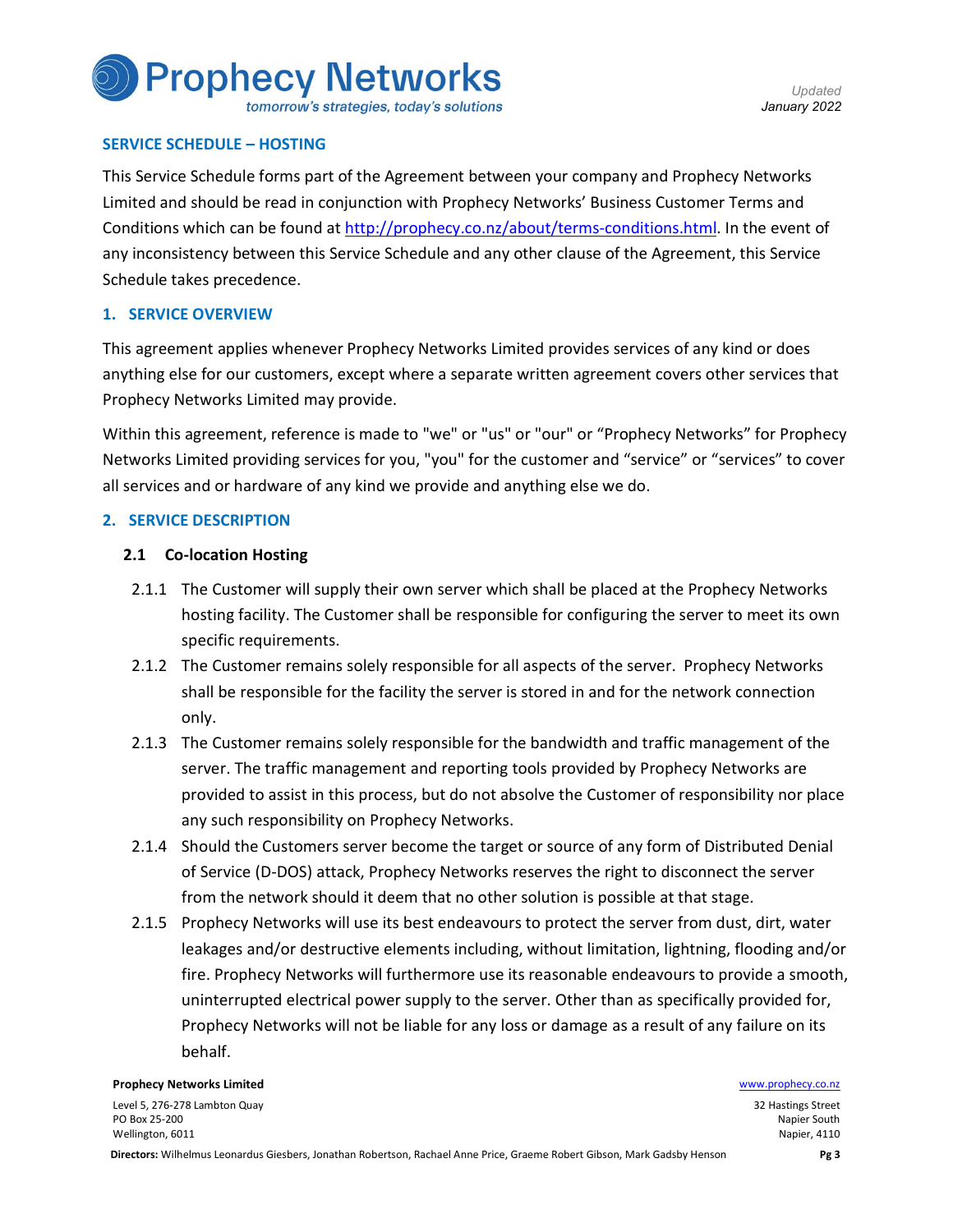

tomorrow's strategies, today's solutions

2.1.6 Prophecy Networks does not warrant that the Customer will always have access to the server either remotely or at the hosting location, but will use its reasonable endeavours to provide the Customer with access reasonably required to access the server, provided that the Customer shall at all times adhere to the standard health, safety and security guidelines laid down for Customers entering Prophecy Networks' location from time to time. Prophecy Networks shall be entitled to deny the Customer access to its location should Prophecy Networks at any time have reason to believe that the Customer is failing to comply with such procedures and guidelines.

### 2.2 Dedicated Hosting

- 2.2.1 Prophecy Networks shall make a server available to the Customer for its own exclusive use. The server will at all times remain the property of Prophecy Networks. Notwithstanding anything to the contrary herein contained, the Customer shall be responsible for the setup and management of the server.
- 2.2.2 All server log files remain the property of Prophecy Networks. Should the Customer request to be furnished with any server log files, a copy of the relevant log file(s) will be provided to the Customer.
- 2.2.3 The Customer shall under no circumstances be entitled to remove the server from the hosting facility.
- 2.2.4 Where appropriate, Prophecy Networks will in its sole discretion, and without being under any obligation to do so, maintain and/or upgrade the software on the server.
- 2.2.5 Data protection remains the Customer's responsibility and is provided by Prophecy Networks only as a contracted service.
- 2.2.6 Disaster recovery services are available to Customers as a contracted service and Prophecy Networks does not include data replication as a standard.

### 2.3 Virtual Hosting

- 2.3.1 Prophecy Networks shall make a server environment available to the Customer for its nonexclusive use. Within this environment the Customer will have access to a virtual environment, where it is possible to create Workloads through Prophecy Networks Cloud Manager.
- 2.3.2 The physical server environment will at all times remain the property of Prophecy Networks. Prophecy Networks shall be responsible for the setup, as per the standard managed hosting server configuration, of the server environment on behalf of the Customer and/or the End-User.

## **Prophecy Networks Limited Water School School School School School School School School School School School School School School School School School School School School School School School School School School School**

Level 5, 276-278 Lambton Quay PO Box 25-200 Wellington, 6011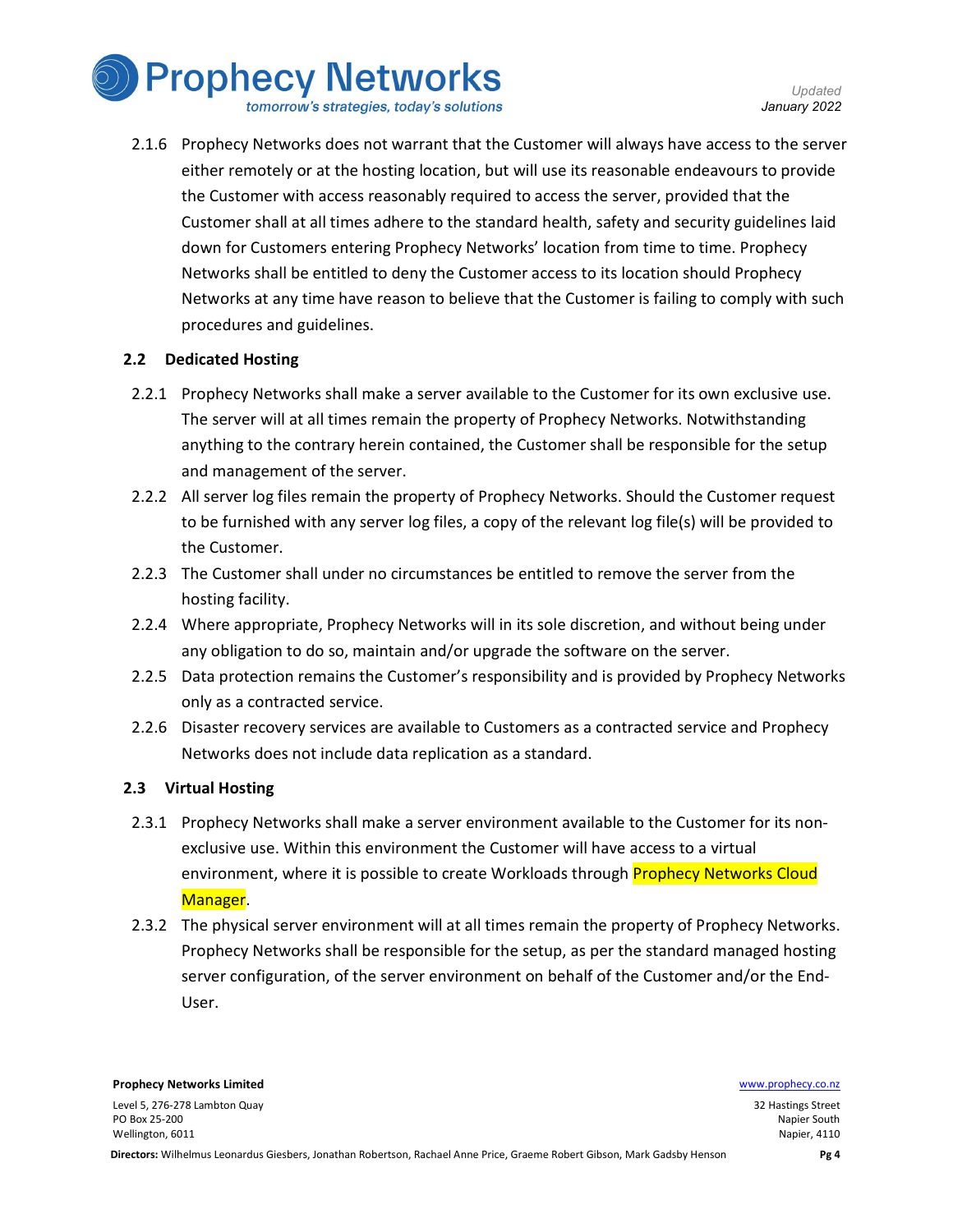

tomorrow's strategies, today's solutions

- 2.3.3 The provisioning process within **Prophecy Networks Cloud Manager** includes access to predefined templates that can easily be deployed and configured in accordance with Customer's and/or the End-User's specifications.
- 2.3.4 The increase and decrease of Resources go through an approval process on Prophecy Networks Cloud Manager, approval of the Financial Sponsor being a pre-requisite to the provisioning of any Workloads.
- 2.3.5 Financial sponsor approval from Customer will be deemed as a confirmation of associated costs and acceptance of terms and conditions.
- 2.3.6 In this environment, Customers do impact negatively on other Customers at times. Should Prophecy Networks deem the Customers actions or activity on the Customers account to be negatively affecting other Customers, Prophecy Networks reserves the right to disable such account or accounts without any prior notice.
- 2.3.7 Where appropriate, Prophecy Networks will in its sole discretion, and without being under any obligation to do so, maintain and/or upgrade the software on its managed servers.
- 2.3.8 Prophecy Networks shall ensure that the hosted environment is protected by a firewall made available by Prophecy Networks either on an exclusive or shared basis, at the election of the Customer.
- 2.3.9 Data protection remains the Customers responsibility and is provided by Prophecy Networks only as a contracted service.
- 2.3.10 Disaster recovery services are available to Customers as a contracted service and Prophecy Networks does not include data replication as a standard.
- 2.3.11 Prophecy Networks shall monitor the Customers limit within the Virtual Hosting environment as a Prophecy Networks basic offering.

### 2.4 Hardware Monitoring

- 2.4.1 Prophecy Networks shall monitor the following hardware elements: Hard-disk, RAM and CPU. Prophecy Networks will notify the Customer of failure but is not responsible for diagnosing the failure.
- 2.4.2 Prophecy Networks will provide Server availability monitoring to the Customer. Prophecy Networks will notify the Customer of failure but is not responsible for diagnosing the failure.

### 2.5 Cloud Monitoring

- 2.5.1 Prophecy Networks shall monitor the Customers limit within the virtual hosting environment as a basic offering.
- 2.5.2 The Cloud Monitor system will monitor the Customers virtual hosting environment as follows:
	- CPU resource, usage and load capacity;

### **Prophecy Networks Limited Water School School School School School School School School School School School School School School School School School School School School School School School School School School School**

Level 5, 276-278 Lambton Quay PO Box 25-200 Wellington, 6011